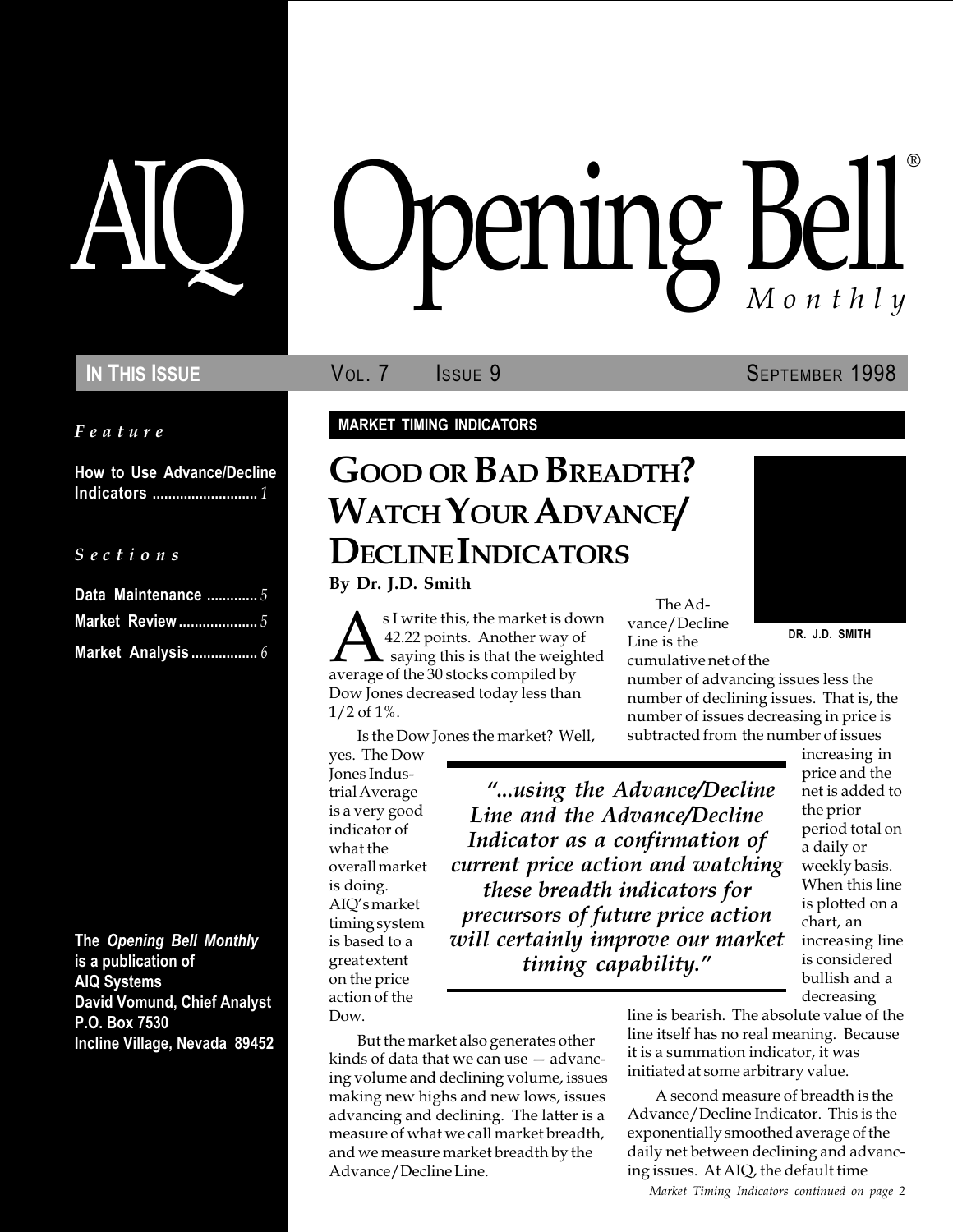# AIQ Opening Bell

#### MARKET TIMING INDICATORS continued . . .

smoothed average is 27 days. The Advance/Decline Indicator has a value that oscillates around zero.

The value of the indicator above zero is bullish and less than zero is bearish. The shape of the line shows the values in the current 27-day window relative to the value in prior windows. As an average, it is a quicker responding indicator and shows different things than the Advance/Decline Line.

Although the same data goes into these two indicators, the results can be significantly different. The advance/ Decline Line is an absolute measure of breadth, measuring the absolute difference between advancing issues and declining issues.

On the other hand, the Advance/ Decline Indicator is an average difference of advancing issues and declining issues during a moving window 27 days wide.

The Advance/Decline Indicator is used in the AIQ market timing system where I look for crossovers of the zero line as an event. Moving from positive to below zero is a bearish event and the movement from below zero to a positive value is a bullish event. Because Advance/Decline crossovers are incorporated into the market

#### PLEASE SEND CORRESPONDENCE TO:

Opening Bell Monthly G.R. Barbor, Editor P.O. Box 7530 Incline Village, NV 89452

AIQ Opening Bell Monthly does not intend to make trading recommendations, nor do we publish, keep or claim any track records. It is designed as a serious tool to aid investors in their trading decisions through the use of AIQ software and an increased familiarity with technical indicators and trading strategies. AIQ reserves the right to use or edit submissions.

For subscription information, phone 1-800-332-2999 or 1-702-831-2999. © 1992-1998, AIQ Systems



timing expert system, I recommend not using them in your trading process. Instead, I prefer to use the Advance/ Decline Line and the Advance/ Decline Indicator for trendline analysis looking for confirmations and divergences. You can also use pattern analysis which is independent of the Expert Rating itself.

Our first example of these indicators is shown in **Figure 1**. This chart displays a time period between October 7, 1997 and July 17, 1998. Plotted are the Dow Jones Industrial Average, the Advance/Decline Line, and the Advance/Decline Indicator. The cursor date line is located on April 23, 1998.

Examining the figure, we can see that in December and January the market is in a trading range. I am referring to the whole market  $-$  the Dow, the Advance/Decline Line, and the Advance/Decline Indicator. Their shapes, their highs and lows, match perfectly. The Advance/Decline Indicator is more pronounced than the Advance/Decline Line because of the quicker and short term characteristics of an average.

On January 28, the Advance/

Decline Indicator turned positive and the Expert Rating generated that day was a bullish 98-2. In February, the Dow begins to advance and continues to advance until almost May. During February and March, the Advance/ Decline Line confirms the bullish movement of the Dow. This indicates that the whole market is bullish, not just the Dow 30.

In April, the Advance/Decline Line starts to flatten out, as shown in trendline A, while the Dow continues its advance. This indicates that the overall market is no longer increasing in breadth and thus losing the strength to continue the advance.

What is the Advance/Decline Indicator showing during this time? After the January 28 Expert Rating, it advances to a value of almost 200 and stays flat for the next two months. An average daily difference of advancing issues and declining issues of 200 is very bullish.

But in April, the value of the Advance/Decline Indicator starts to drop back to zero. This is shown in trendline B. The Dow 30 continues to advance but the positive breadth begins to decline. This is a non-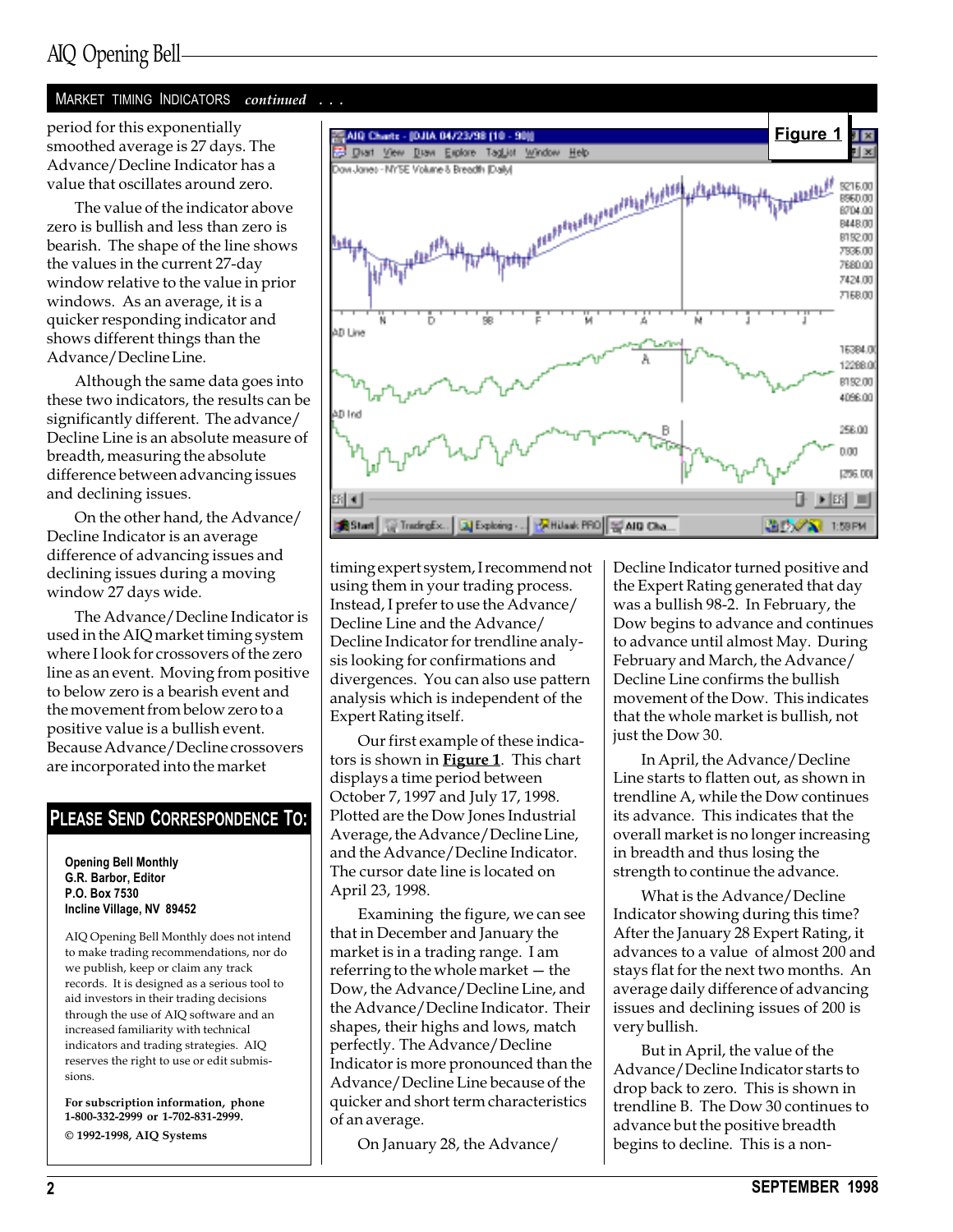#### MARKET TIMING INDICATORS continued . . .

confirmation and the Advance/ Decline Line turns flat  $-$  a clear and early warning of a coming correction.

With a bullish Dow and bearish breadth, what would your investment attitude be? I would be cautiously bullish. I have been long since February and now I am looking to take profits by tightening my stops in anticipation of a correction.

If a correction never comes, my profits continue to grow. Otherwise, I realize my gains now. Remember, no one ever goes broke taking profits.

An example of trendline analysis and pattern analysis on the Advance/ Decline breadth indicators is shown in Figure 2. This example is from August, 1995. The Dow is in a slight downtrend and trendline A is placed over the descending highs. The Advance/Decline Line is in a slight uptrend and trendline B is placed under the ascending lows. The Advance/Decline Indicator is in a sideways or consolidation pattern as shown in C. The average net advance versus decline is around 50, which explains the slight uptrend in B.

In this case, we have a bearish Dow, a bullish breadth, and a somewhat neutral Advance/Decline



Indicator. What to do? Price and breadth are divergent and something will change. One possibility is that breadth could increase and drag the Dow with it. This is what actually happened with a trend break on A and a breakout on pattern C.

The alternative is that the decreasing Dow could drag the overall market



with it and breadth would decrease, causing a trendline break on B and a breakdown on pattern C. In either of these two cases, your patterns and trendlines will tell the tale when it happens and you will be on the right side of the market.

**Figure 3** is an example that emphasizes once again that nothing works all the time. So keep your stops in. This example takes place in June of 1996. The Dow was in a sideways consolidation pattern shown in A. But during this period breadth is decreasing, as shown in trendlines B and C. This indicates that the overall market is bearish and when the Dow does break out of this pattern, it will be to the downside.

There was also a 1-99 downside Expert Rating on June 25 to add to the downside feeding frenzy.

The market had one more little surprise for those of us who did go short. The overall market had an upward spurt the first week in July, just enough to break the B and C trendlines in Figure 3 and run our stop loss points before turning south and doing what it was supposed to

Market Timing Indicators continued on page 4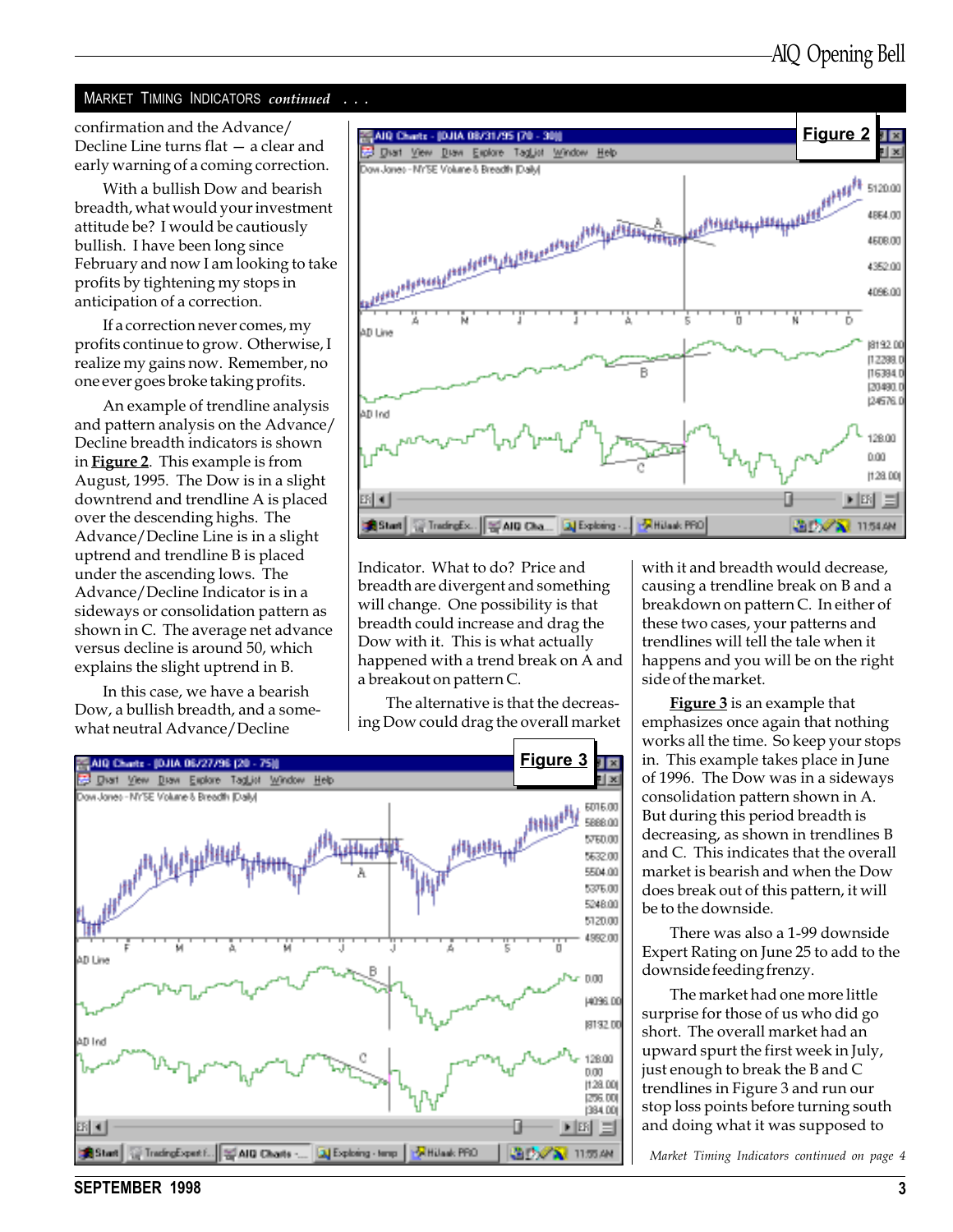#### MARKET TIMING INDICATORS continued . . .

do.

Calling tops is not a pastime for the weak of heart, especially in these times when it's possible that the Dow could make 12000. But there will be a top, and when it does happen, the breadth indicators will give plenty of warning.

Figure 4 is an example from July, 1990. The Dow was over 2900, higher than October of 1987, and still climbing. But look at the Advance/Decline Line. It was flat, as shown in trendline A. And the Advance/ Decline Indicator was increasing but not confirming the Dow highs as shown in trendline B.

Three days later, the market timing expert system issued a 5-95 downside ER. Those who tightened their stops saved their profits.

The only thing more fun than calling tops is calling bottoms. Figure 5 is from April, 1994. It has been that long since we have had a real bottom. In January, the Dow reached 3978 and proceeded to correct a healthy 9.7 %. Prices came down and formed a classic double bottom as shown in line A.

During this time, market breadth



as shown in trendline B (the Advance/Decline Line), was decreasing and confirming the price decline.

However, the Advance/Decline Indicator  $-\overline{\phantom{a}}$  being the quicker responding average breadth indicator is increasing, having caught the bottom as shown in trendline C.

While prices of the Dow 30 were dropping to retest the low, the Advance/Decline Indicator was showing that the overall market was ready to advance.

We can't make any profits by directly trading the Advance/Decline Line or any other breadth indicator so our primary focus must be on prices. But using the Advance/Decline Line and the Advance/Decline Indicator as a confirmation of current price action and watching these breadth indicators for precursors of future price action will certainly improve our market timing capability.

As we all know, better market timing means better profits. Or, more pithily put  $-$  take advantage of good breadth and watch out for bad breadth.  $\blacksquare$ 

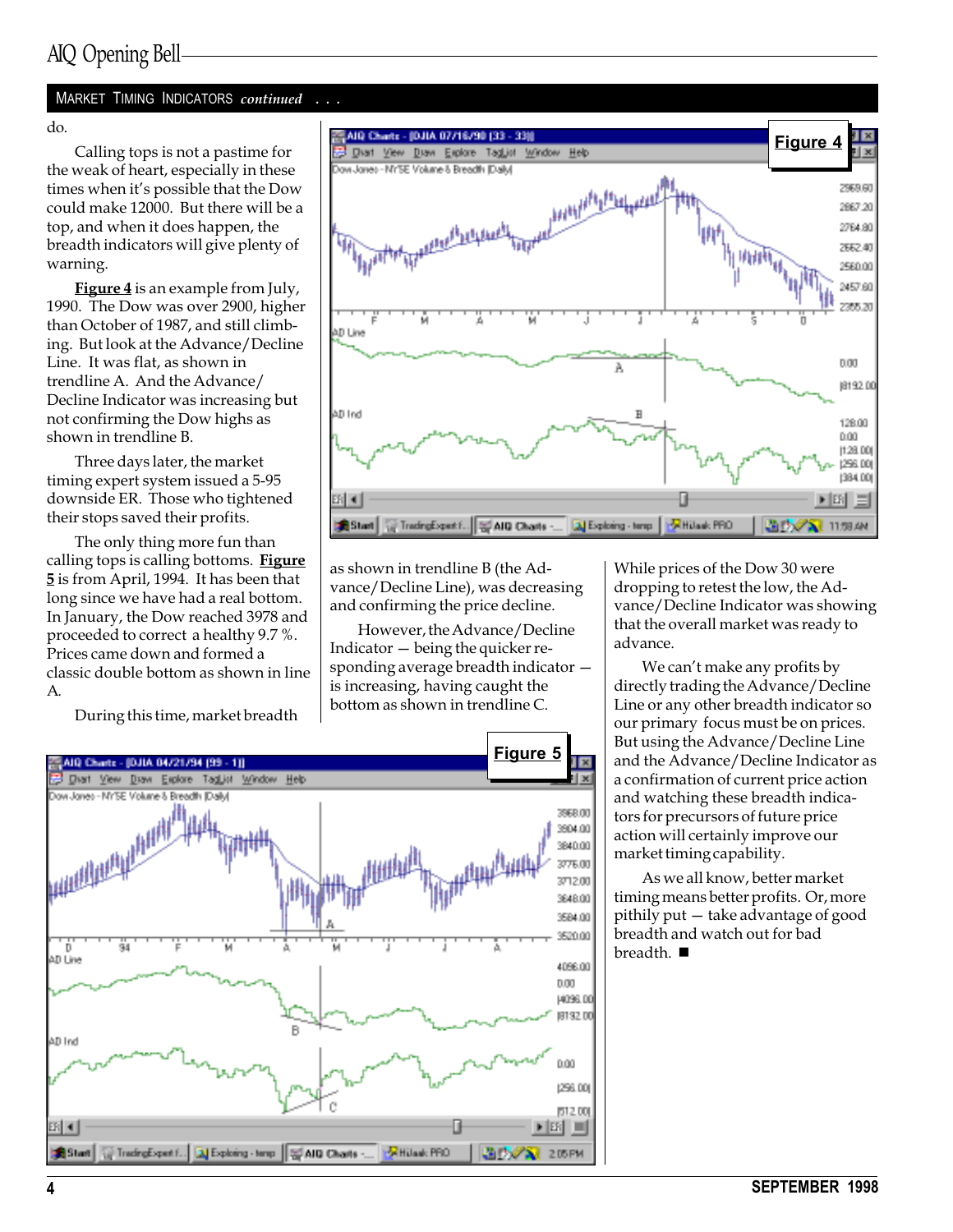### AIQ 1998 Lake Tahoe Seminar

Hyatt Regency Hotel Incline Village, Nevada

Thursday thru Saturday October 8, 9, 10

Keynote Speakers:

- Roy Blumberg
- Jerry Favors

All-day Options Session on Wednesday, October 7 (optional) featuring David Shultz and Lawrence McMillan

For reservations or more information, call 800-332-2999

#### MARKET REVIEW

 $A$  ugust was an extremely difficult<br>month for the AIQ market timing model. Using anything but the slowest confirmation techniques, the model kept investors in the market. Several buy signals were registered in the month, with the last being a 96 buy on August 18.

The real breakdown in the market came on August 27. On that day, the charts showed two bearish indications:

- The S&P 500 Point & Figure chart highlighted in last month's newsletter registerd a second triple bottom sell signal.
- The trendline drawn from the 1996 summer lows on the S&P 500 (using a weekly chart in log scale) was broken.

At this point, it was obvious that the trend was no longer in favor of the market

People ask why a sell was not registered? The answer is simply that the criteria for a sell signal was not met. The rules that were fired in previous sell signals were not triggered in this move.

Although many are disappointed that a sell was not given, we do not see a need to change the model. If we changed the system by adding rules that would have given a sell signal in mid-August, then the same rules would trigger at other times as well. Many of the additional signals would occur near market lows.

We still believe that we have the best market timing model available on the market. We'll leave optimizing to others.

The market timing model has been remarkably effective so we rarely talk about what to do when it goes wrong. When you buy a stock, a stop-loss price is set in case the analysis is wrong. The same is true for market timing.

D.V.

#### STOCK DATA MAINTENANCE

#### The following table shows past and future stock splits and large dividends:

| <b>Stock</b>        | Ticker      |     | Split/Div. Approx. Date | <b>Stock</b>                | Ticker      |           | Split/Div. Approx. Date |
|---------------------|-------------|-----|-------------------------|-----------------------------|-------------|-----------|-------------------------|
| Burlington North SF | <b>BNI</b>  | 3:1 | 09/02/98                | Tetra Tech Inc.             | <b>WATR</b> | 5:4       | 09/16/98                |
| Rohm & Haas Co.     | <b>ROH</b>  | 3:1 | 09/02/98                | Trans World Ent.            | <b>TWMC</b> | 3:2       | 09/16/98                |
| Dell Computer       | DELL        | 2:1 | 09/07/98                | OshKosh B Gosh              |             | GOSHA 2:1 | 09/21/98                |
| Avon Prod.          | <b>AVP</b>  | 2:1 | 09/14/98                | Dollar General              | DG          | 5:4       | 09/22/98                |
| Pittway Corp.       | PRY         | 2:1 | 09/14/98                | Legg Mason Inc.             | LM          | 2:1       | 09/28/98                |
| La-Z-Boy Inc.       | <b>LZB</b>  | 3:1 | 09/15/98                | <b>Celestial Seasonings</b> | <b>CTEA</b> | 2:1       | 09/28/98                |
| Crane Co.           | <b>CR</b>   | 3:2 | 09/15/98                | Americredit Corp.           | ACF         | 2:1       | 10/01/98                |
| Medford Bancorp     | <b>MDBK</b> | 2:1 | 09/16/98                |                             |             |           |                         |

#### Trading Suspended:

BET Holdings Inc. (BTV), Western Atlas (WAI), Marine Drilling (MDCO), Merchantile Stores (MST)

#### Name/Ticker Changes:

El Paso Natural Gas (EPG) to El Paso Energy Corp (EPG)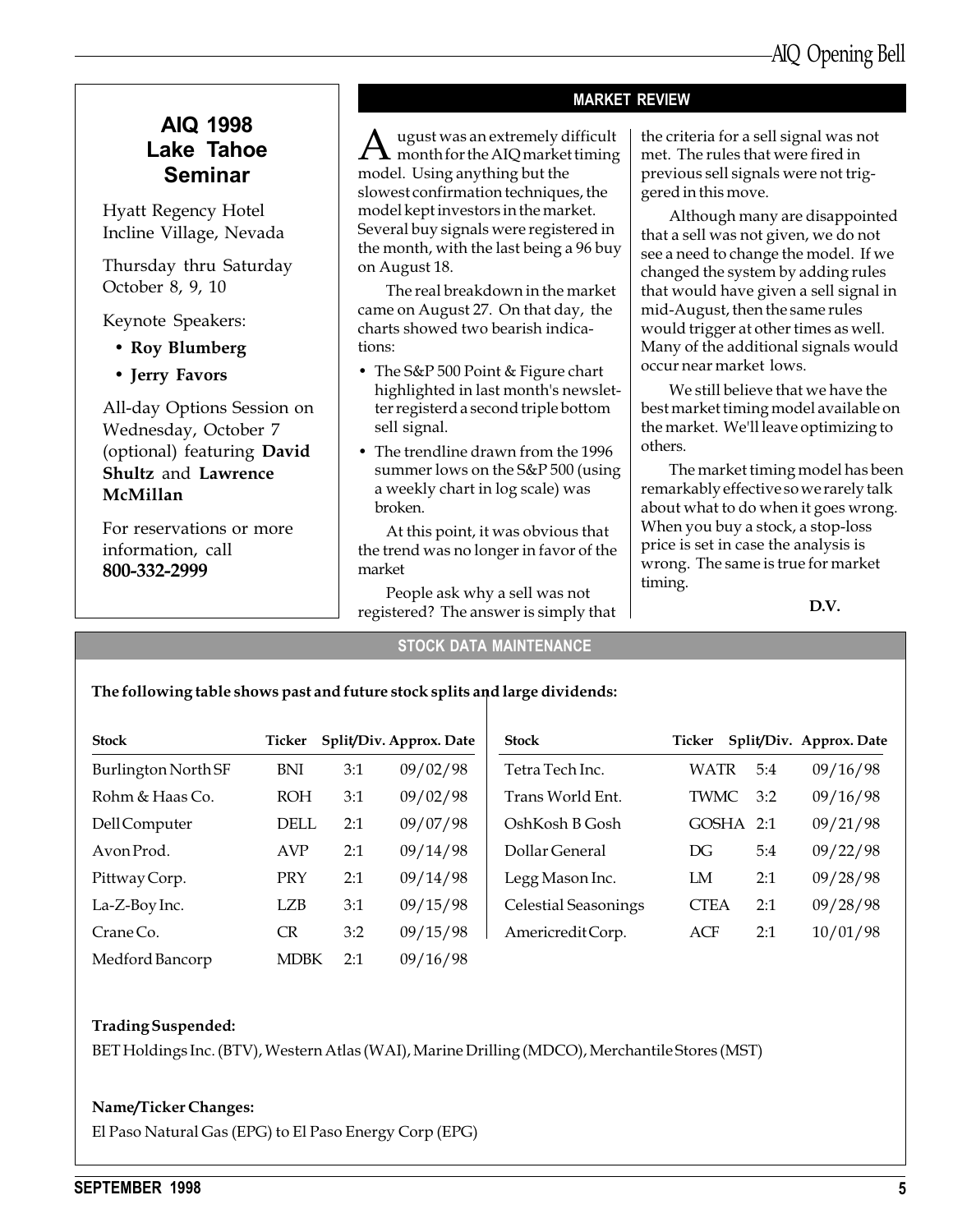#### MARKET ANALYSIS

# TO CONFIRM OR NOT CONFIRM?

By David Vomund

DAVID VOMUND

In the first half of August many<br>AIQ users were confused by the<br>market timing model. The bulls<br>said that AIQ was on an unconfirmed n the first half of August many AIQ users were confused by the market timing model. The bulls buy signal. The bears said AIQ was on a confirmed sell signal. In reality, both were true. Those that use the market timing Expert Ratings without confirmation went bullish on July 29, the day the model gave a 98 - 2 reading. This signal was not immediately confirmed so those that wait for confirmation did not act on the signal. This brings up the question that was last discussed over three years  $ago-to$ confirm or not confirm?

To answer this question we looked at the market timing signals over the last 10 years and tested the effectiveness of the ratings under three different scenarios: no confirmation, Phase confirmation, and MACD confirmation.

Our test of no confirmation is simple. When an Expert Rating buy signal of 95 or greater is registered, we purchase the S&P 500 index and hold it until an Expert Rating sell signal of 95 or greater is registered. Only the first buy signal in a string of buy signals is acted upon. For simplicity, we assumed that you could buy or sell the S&P 500 the day of the signal and did not include interest on funds not invested.

Our testing of confirmation techniques began with the Phase indicator. The Phase indicator is the same as the MACD indicator but settings of 10 and 49 days are used instead of 12 and 25 days. With these settings, the Phase indicator is equivalent to the faster of the two MACD lines. Don't let this confuse you. To

make things simple, TradingExpert has both a MACD and a Phase indicator. Using the Phase indicator, a buy signal is not acted on until the Phase indicator increases in value. It doesn't matter if the Phase has a negative value or if its color barometer is red, it simply needs to increase in value for a buy signal to be confirmed. On the sell side, an Expert Rating sell signal is not acted upon until the Phase decreases in value.

Our second confirmation test used the MACD indicator with its default settings. Using this indicator, an Expert Rating buy signal is not confirmed until the fast line rises above the slower signal line. The reverse is true on the sell side. This is typically a slower confirmation technique compared to Phase confirmation (i.e. it takes more price movement before the signal is confirmed). By examining the MACD Osc, MACD crossovers are more easily distinguished. A bullish MACD crossover corresponds to the MACD Osc rising above zero. The opposite is true on the bearish side.

For both confirmation tests, we once again assumed you could buy/ sell the S&P 500 the day of confirmation and money market interest was not factored in. Also, there was no time limitation for confirmations to take place.

The testing is applied to the AIQ market timing model using data from The Wall Street Journal. Users who obtain data from Telescan will notice slightly different results since Telescan reports the actual high and low price of the Dow rather than the theoretical values that are reported by the other data vendors. While the buy and sell dates may differ, the conclusions should remain the same.

The detailed results of our testing are found in **Table 1**. The first thing we notice is that almost every signal is confirmed, especially when using the Phase. This would be true even if we had used a reasonable time limit for confirmation. The average buy signal is confirmed by the phase in 3.3 days. The average buy signal is confirmed by the MACD in 8.5 days.

There are times, although rare, when confirmation helps avoid a whipsaw. On April 20, 1995 the system fired a sell signal only to be followed by a buy the next day. The same thing happened on January 6, 1997. Those who used confirmations avoided the whipsaw.

Further examination of Table 1 shows why many people choose to use confirmation. The benefit of using confirmation on buy signals comes when a buy signal is registered in a falling market and the market keeps falling. The best example of this comes from a buy signal which was the most potentially damaging signal given over our testing period. This signal, a 99 buy, was registered on August 13, 1990, midway into what turned into a bear market. By the time the next sell was registered, the market had dropped an additional 10%. This signal was not confirmed. Applying Phase confirmation would have kept you out of half of the downward move.

More recently (July 28) a 98 buy signal was registered immediately before the market began to fall. By the time the Phase indicator confirmed this signal (August 17), the market had fallen nearly 4%. The MACD confirmation came on August 19 (Figure  $6$ ). In this case, confirmation techniques helped keep investors out of a falling market.

Market Analysis continued on page 8 Does this mean everyone should use a confirmation technique? Not so fast. There are many examples where waiting for confirmation would have resulted in your buying at a higher price or selling at a lower price than had you acted immediately. Look no further than this year. The January 12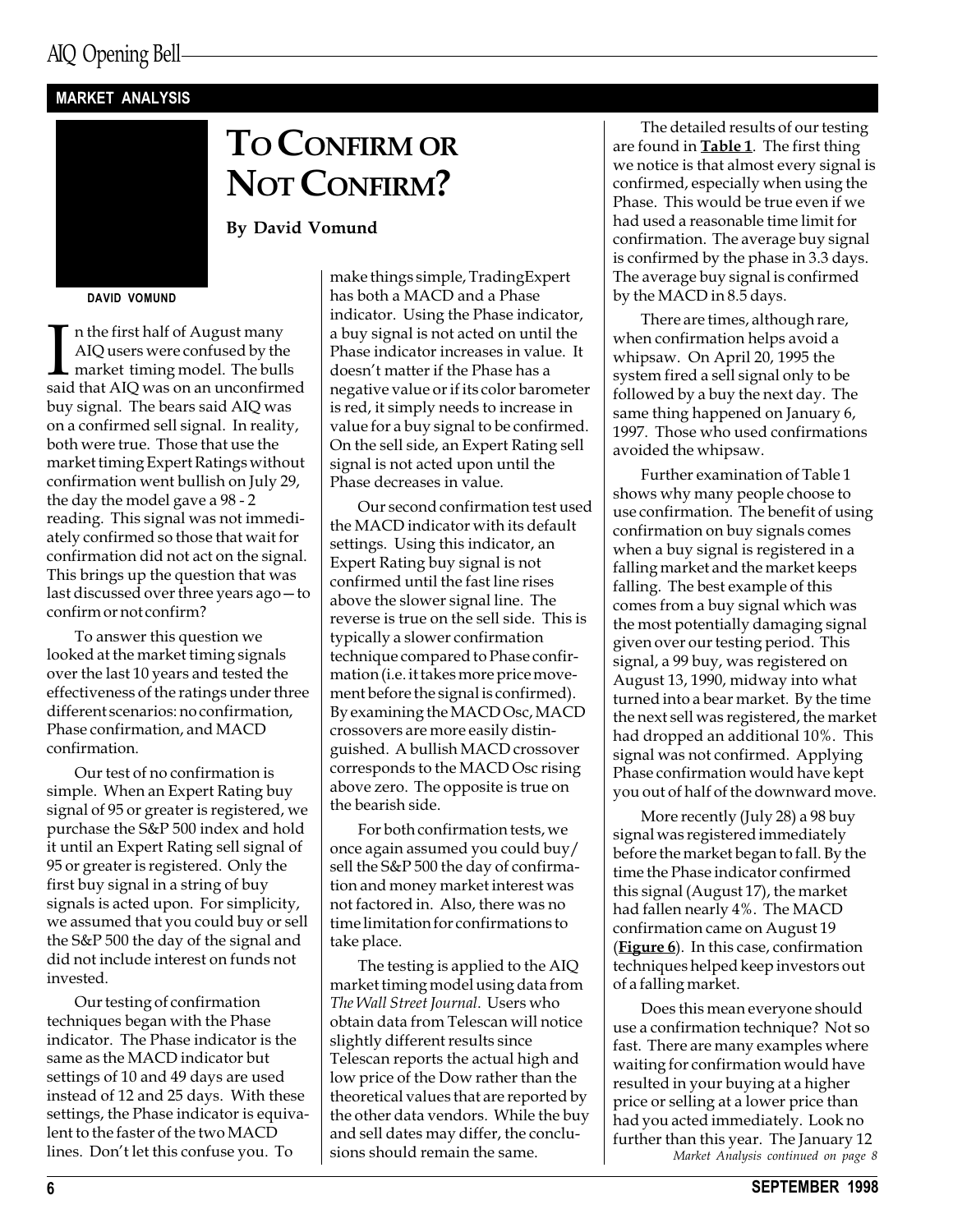Table 1

## MARKET ANALYSIS continued . . .

## Testing Results (Updated through Aug. 14)

| $-$ - No Confirm $-$ - |                      |              |                      | --Phase Confirm--    |              |                      | $--$ MACD Confirm $--$ |              |  |  |
|------------------------|----------------------|--------------|----------------------|----------------------|--------------|----------------------|------------------------|--------------|--|--|
| Entry                  | Exit                 | S&P 500      | Entry                | Exit                 | S&P 500      | Entry                | Exit                   | S&P 500      |  |  |
| Date                   | Date                 | $%$ Ch.      | Date                 | Date                 | $%$ Ch.      | Date                 | Date                   | $%$ Ch.      |  |  |
| 01/20/88               | 04/14/88             | 7.06         | 01/25/88             | 04/14/88             | 3.01         | 01/29/88             | 04/15/88               | 1.05         |  |  |
| 05/03/88               | 05/05/88             | $-1.60$      | 05/03/88             | 05/05/88             | $-1.60$      | 05/03/88             | 05/06/88               | $-2.10$      |  |  |
| 05/13/88               | 07/18/88             | 5.35         | 05/16/88             | 07/18/88             | 4.56         | 05/31/88             | 07/18/88               | 3.19         |  |  |
| 07/28/88               | 10/27/88             | 4.23         | 07/29/88             | 10/27/88             | 1.94         | 08/01/88             | 10/27/88               | 1.86         |  |  |
| 11/09/88               | 01/03/89             | 0.72         | 11/22/88             | 01/03/89             | 3.03         | 11/29/88             | 01/03/89               | 1.63         |  |  |
| 03/03/89               | 03/17/89             | 0.52         | 03/06/89             | 03/17/89             | $-0.72$      | 03/13/89             | 03/20/89               | $-1.83$      |  |  |
| 03/29/89               | 06/29/89             | 9.35         | 03/29/89             | 06/29/89             | 9.35         | 04/03/89             | 06/29/89               | 7.86         |  |  |
| 06/30/89               | 10/11/89             | 12.27        | 07/07/89             | 10/12/89             | 9.38         | 07/11/89             | 10/13/89               | 1.48         |  |  |
| 11/15/89               | 01/10/90             | 1.99         | 11/15/89             | 01/10/90             | 1.99         | 11/15/89             | 01/11/90               | 2.35         |  |  |
| 01/31/90               | 02/20/90             | $-0.33$      | 01/31/90             | 02/20/90             | $-0.33$      | 02/05/90             | 02/23/90               | $-2.32$      |  |  |
| 02/27/90               | 03/22/90             | 1.64         | 02/27/90             | 03/22/90             | 1.64         | 02/27/90             | 03/30/90               | 2.93         |  |  |
| 05/01/90               | 07/05/90             | 7.05         | 05/02/90             | 07/05/90             | 6.34         | 05/07/90             | 07/05/90               | 4.45         |  |  |
| 08/13/90               | 10/09/90             | $-9.96$      | 08/27/90             | 10/09/90             | $-5.08$      | 08/30/90             | 10/11/90               | $-7.30$      |  |  |
| 10/15/90               | 12/21/90             | 9.41         | 10/15/90             | 12/24/90             | 8.80         | 10/18/90             | 12/27/90               | 7.38         |  |  |
| 01/16/91               | 04/22/91             | 20.49        | 01/17/91             | 04/22/91             | 16.15        | 01/18/91             | 04/24/91               | 15.21        |  |  |
| 05/01/91               | 06/17/91             | $-0.04$      | 05/01/91             | 06/18/91             | $-0.45$      | 05/09/91             | 06/17/91               | $-0.81$      |  |  |
| 06/28/91               | 07/24/91             | 2.02         | 07/01/91             | 07/24/91             | 0.19         | 07/11/91             | 07/26/91               | 1.05         |  |  |
| 08/21/91               | 09/04/91             | $-0.16$      | 08/21/91             | 09/04/91             | $-0.16$      | 08/23/91             | 09/06/91               | $-1.29$      |  |  |
| 09/11/91               | 10/24/91             | $-0.01$      | 09/16/91             | 10/24/91             | $-0.18$      | 09/19/91             | 11/06/91               | 0.62         |  |  |
| 11/07/91               | 11/15/91             | $-2.82$      | 11/07/91             | 11/15/91             | $-2.82$      | 11/14/91             | 11/15/91               | $-3.66$      |  |  |
| 11/29/91               | 02/24/92             | 9.87         | 12/02/91             | 02/25/92             | 7.62         | 12/13/91             | 02/24/92               | 7.23         |  |  |
| 04/10/92               | 05/15/92             | 1.43         | 04/10/92             | 05/15/92             | 1.43         | 04/13/92             | 05/15/92               | 0.99         |  |  |
| 05/29/92               | 06/05/92             | $-0.45$      | 05/29/92             | 06/05/92             | $-0.45$      | No Confirm           |                        | N/A          |  |  |
| 06/22/92               | 07/20/92             | 2.57         | 06/29/92             | 07/20/92             | 1.18         | 07/01/92             | 07/22/92               | $-0.47$      |  |  |
| 07/27/92               | 08/06/92             | 2.20         | 07/28/92             | 08/06/92             | 0.74         | 07/29/92             | 08/10/92               | $-0.66$      |  |  |
| 08/14/92               | 09/08/92             | $-1.30$      | 08/28/92             | 09/08/92             | $-0.10$      | 09/03/92             | No Confirm             |              |  |  |
| 09/10/92               | 09/22/92             | $-0.67$      | 09/10/92             | 09/22/92             | $-0.67$      | N/A                  | 09/24/92               | 0.12         |  |  |
| 09/28/92               | 12/14/92             | 3.89         | 10/13/92             | 12/14/92             | 5.75         | 10/19/92             | 12/15/92               | 4.24         |  |  |
| 12/18/92               | 01/07/93             | $-2.39$      | 12/18/92             | 01/07/93             | $-2.39$      | 12/23/92             | 01/07/93               | $-1.89$      |  |  |
| 01/12/93               | 02/16/93             | 0.67         | 01/25/93             | 02/16/93             | $-1.39$      | 01/26/93             | 02/16/93               | $-1.37$      |  |  |
| 07/06/93               | 10/22/93             | 4.95<br>0.74 | 07/08/93             | 11/03/93             | 3.21<br>0.74 | 07/12/93             | 11/04/93               | 1.89<br>0.74 |  |  |
| 12/17/93               | 02/04/94             | $-0.60$      | 12/17/93             | 02/04/94             | $-0.55$      | 12/17/93<br>03/14/94 | 02/04/94               | $-1.46$      |  |  |
| 02/28/94<br>03/28/94   | 03/24/94<br>06/20/94 | $-0.98$      | 03/07/94<br>04/07/94 | 03/24/94<br>06/20/94 | $1.02\,$     | 04/15/94             | 03/25/94<br>06/20/94   | 2.08         |  |  |
| 06/27/94               | 08/05/94             | 2.19         | 07/06/94             | 08/05/94             | 2.46         | 07/11/94             | 08/09/94               | 2.20         |  |  |
| 08/23/94               | 09/19/94             | 1.36         | 08/23/94             | 09/20/94             | $-0.25$      | 08/24/94             | 09/20/94               | $-1.21$      |  |  |
| 09/26/94               | 09/29/94             | 0.31         | No Confirm           |                      | N/A          | No Confirm           |                        | N/A          |  |  |
| 10/10/94               | 10/20/94             | 1.70         | 10/10/94             | 10/21/94             | 1.27         | 10/12/94             | 10/25/94               | $-0.85$      |  |  |
| 11/07/94               | 04/20/95             | 9.12         | 11/14/94             | No Confirm           |              | 12/06/94             | 04/20/95               | 11.52        |  |  |
| 04/21/95               | 06/16/95             | 6.16         |                      | 06/26/95             | 16.76        | 04/24/95             | 05/15/95               | 2.90         |  |  |
| 08/25/95               | 10/02/95             | 3.86         | 09/01/95             | 10/02/95             | 3.17         | 09/01/95             | 10/02/95               | 3.17         |  |  |
| 10/12/95               | 10/19/95             | 1.29         | 10/12/95             | 10/23/95             | 0.34         | No Confirm           |                        | N/A          |  |  |
| 11/16/95               | 12/18/95             | 1.59         | 11/16/95             | 12/18/95             | 1.59         | 11/16/95             | 12/18/95               | 1.59         |  |  |
| 01/16/96               | 04/03/96             | 7.80         | 01/18/96             | 04/08/96             | 5.92         | 01/22/96             | 04/03/96               | 6.93         |  |  |
| 04/15/96               | 04/17/96             | $-0.14$      | 04/15/96             | 04/17/96             | $-0.14$      | No Confirm           |                        | N/A          |  |  |
| 05/08/96               | 06/07/96             | 4.42         | 05/10/96             | 06/10/96             | 3.08         | 05/18/96             | 06/07/96               | 1.78         |  |  |
| 07/09/96               | 08/29/96             | 0.40         | 07/18/96             | 08/29/96             | 2.15         | 07/29/96             | 08/29/96               | 4.2          |  |  |
| 09/09/96               | 01/06/97             | 12.64        | 09/09/96             | No Confirm           |              | 09/11/96             | No Confirm             |              |  |  |
| 01/07/97               | 03/13/97             | 4.82         |                      | 03/13/97             | 18.95        | N/A                  | 03/13/97               | 18.33        |  |  |
| 03/21/97               | 08/08/97             | 19.60        | 04/08/97             | 08/08/97             | 21.85        | 04/16/97             | 08/08/97               | 22.27        |  |  |
| 09/02/97               | 11/18/97             | 1.15         | 09/02/97             | 12/10/97             | 4.55         | 09/08/97             | 12/12/97               | 2.38         |  |  |
| 12/29/97               | 01/08/98             | 1.79         | 12/29/97             | 01/08/98             | 0.28         | 01/02/98             | 01/09/98               | $-4.85$      |  |  |
| 01/12/98               | 04/17/98             | 19.54        | 01/14/98             | 04/20/98             | 17.3         | 01/21/98             | 04/23/98               | 15.33        |  |  |
| 06/02/98               | 06/10/98             | 1.76         | 06/05/98             | 06/10/98             | $-0.14$      | 06/09/98             | 06/11/98               | $-2.13$      |  |  |
| 06/16/98               | 07/21/98             | 7.12         | 06/17/98             | 07/21/98             | 5.24         | 06/24/98             | 07/23/98               | 0.61         |  |  |
| 07/29/98               | N/A                  | $-5.55$      | No Confirm           |                      |              | No Confirm           |                        |              |  |  |
|                        |                      |              |                      |                      |              |                      |                        |              |  |  |